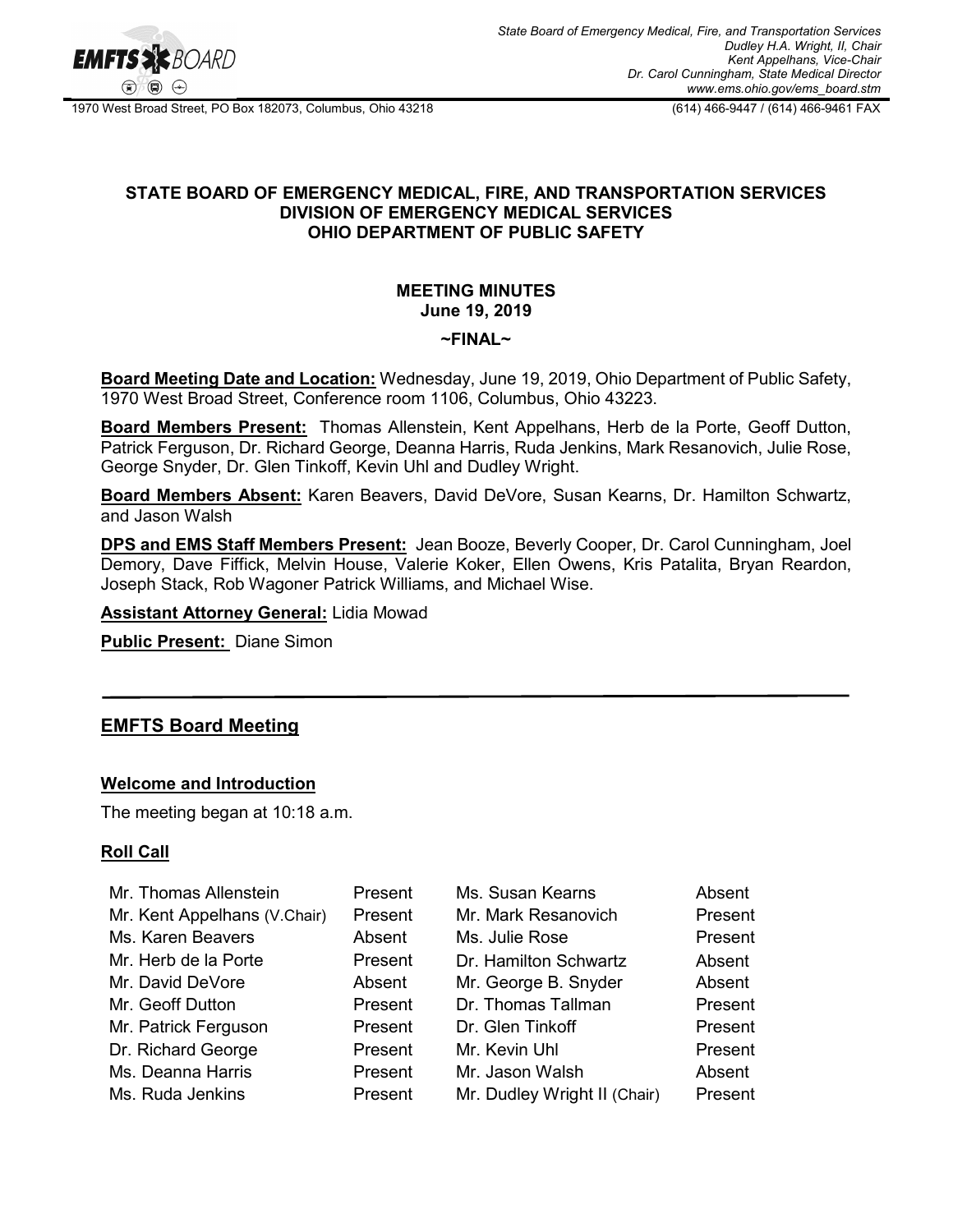### **Open Forum**

Mr. Wright inquired if there were any guests who would like to address the Board. No guests were present.

#### **Consent Agenda**

Mr. Wright requested a motion to approve the Consent Agenda items that were distributed prior to the meeting including the May 22, 2019 EMFTS Board meeting minutes, the April 17, 2019 EMFTS Board meeting minutes, the Certificates of Accreditation, the April 90-Day Extension Requests, the May 90-Day Extension Requests, the April 2019 EMS Certifications and the May 2019 EMS Certifications.

*ACTION: Motion to approve the Consent Agenda items that were distributed prior to the meeting including the April 17, 2019 and May 22, 2019 EMFTS Board meeting minutes the Certificates of Accreditation, the April 90-Day Extension Requests, the May 90-Day Extension Requests, the April 2019 EMS Certifications and the May 2019 EMS Certifications.* Mr. Uhl – First. Mr. Tallman – Second. None opposed. Mr. Allenstein (Certifications 1085 and 1377) - abstained. **Motion approved.**

#### **Summary Suspension and Report and Recommendations**

Mr. Wright introduced himself as the Chair of the State Board of Emergency Medical, Fire, and Transportation Services. The proceedings were called to order at 10:20 a.m. on June 19, 2019 at the Ohio Department of Public Safety, 1970 West Broad Street, Columbus, Ohio.

#### **Roll Call**

| Mr. Thomas Allenstein        | Present | Ms. Susan Kearns             | Absent  |
|------------------------------|---------|------------------------------|---------|
| Mr. Kent Appelhans (V.Chair) | Present | Mr. Mark Resanovich          | Present |
| Ms. Karen Beavers            | Absent  | Ms. Julie Rose               | Present |
| Mr. Herb de la Porte         | Present | Dr. Hamilton Schwartz        | Absent  |
| Mr. David DeVore             | Absent  | Mr. George B. Snyder         | Absent  |
| Mr. Geoff Dutton             | Present | Dr. Thomas Tallman           | Present |
| Mr. Patrick Ferguson         | Present | Dr. Glen Tinkoff             | Present |
| Dr. Richard George           | Present | Mr. Kevin Uhl                | Present |
| Ms. Deanna Harris            | Present | Mr. Jason Walsh              | Absent  |
| Ms. Ruda Jenkins             | Present | Mr. Dudley Wright II (Chair) | Present |

It was noted for the record that a majority of the members of the Board are present.

#### **EMS Report and Recommendations**

#### • **EMS Case No. 2018-474-E100, Kimberly D. Bethel, Certification No. 12105**

Mr. Wright recognized Assistant Attorney General Lidia C. Mowad for the purpose of providing a brief synopsis of the case and the recommendation for disciplinary action.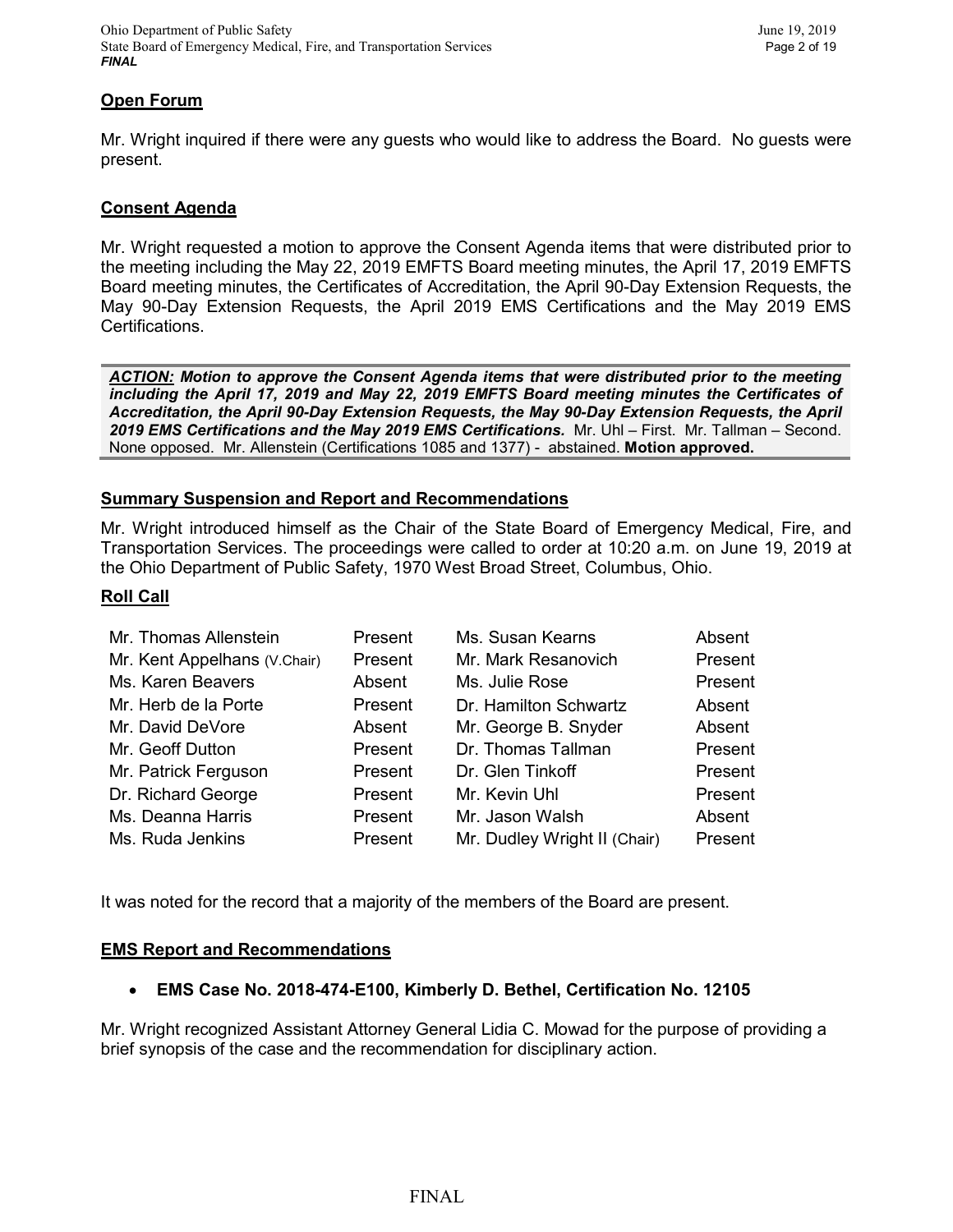### **EMS Report and Recommendation Synopsis, Ms. Mowad**

• **EMS Case No. 2018-474-E100, Kimberly D. Bethel, Certification No. 12105.** Ms. Bethel was certified as a paramedic. She submitted a renewal application without disclosing pending felony changes and later convictions for theft. She failed to notify the Division of EMS as required. Ms. Bethel stole funds in the amount of \$5,300 while she served as the Treasurer of the Ross County Fire and Rescue Association. The EMFTS Board issued a notice to revoke Ms. Bethel's certification on this basis. A hearing was held on April 22, 2019 and the Hearing Examiner recommended that the Board revoke Ms. Bethel's certification.

#### **EMS Goldmans**

These proceedings were held before the Board pursuant to Goldman v. State Medical Board of Ohio where the respondents did not properly request a hearing in the cases. The individuals named did not have the ability to present written or oral testimony; however, they may be present to hear the proceedings and outcome.

All Board members received the sworn affidavits and accompanying exhibits for the Goldman proceedings from the EMS investigators. The affidavits contained the evidence and testimony upon which was deliberated.

There were five adjudications. The proceedings were in the matters of:

*EMS Case No. 2015-680-BE100, Chester R. Poplin, Certificate No. 23620 EMS Case No. 2017-18-BE100, Thomas G. Gulch, Certificate No. 132606 EMS Case No. 2017-614-E300, Kevin L. Carver, Certificate No. 29409 EMS Case No. 2017-716-E300, Jason E. Coss, Certificate No. 67902 EMS Case No. 2018-164-E500, Jeremy T. Fetters, Certificate No. 171964*

Mr. Wright recognized Assistant Attorney General Lidia C. Mowad for the purpose of providing a brief synopsis of the case and the recommendation for disciplinary action.

#### **EMS Goldmans Synopsis, Ms. Mowad**

• **EMS Case No. 2015-680-BE100, Chester R. Poplin, Certificate No. 23620.**

Mr. Poplin was certified as an EMT and on his renewal application of December 18, 2017 he failed to disclose any convictions. It was discovered that he was convicted in Franklin County Municipal Court for Vehicle Manslaughter. Part of the sentence included that respondents firefighter and EMT certifications would be revoked. A Notice for Opportunity of Hearing was issued on February 14, 2019. Mr. Poplin did not request a hearing. The recommendation is revocation of his EMT certificate.

#### • **EMS Case No. 2017-18-BE100, Thomas G. Gulch, Certificate No. 132606.**

Mr. Gulch was certified as a paramedic and EMS Instructor. It was discovered that he was found guilty for disorderly conduct with persistence which was pled down from sexual imposition for inappropriately touching a female co-worker. The conviction was never disclosed to the Division of EMS. A Notice of Opportunity for Hearing was issued on February 14, 2019. Mr. Gulch did not request a hearing. The recommendation is to revoke Mr. Gulch's certifications as a paramedic and EMS Instructor.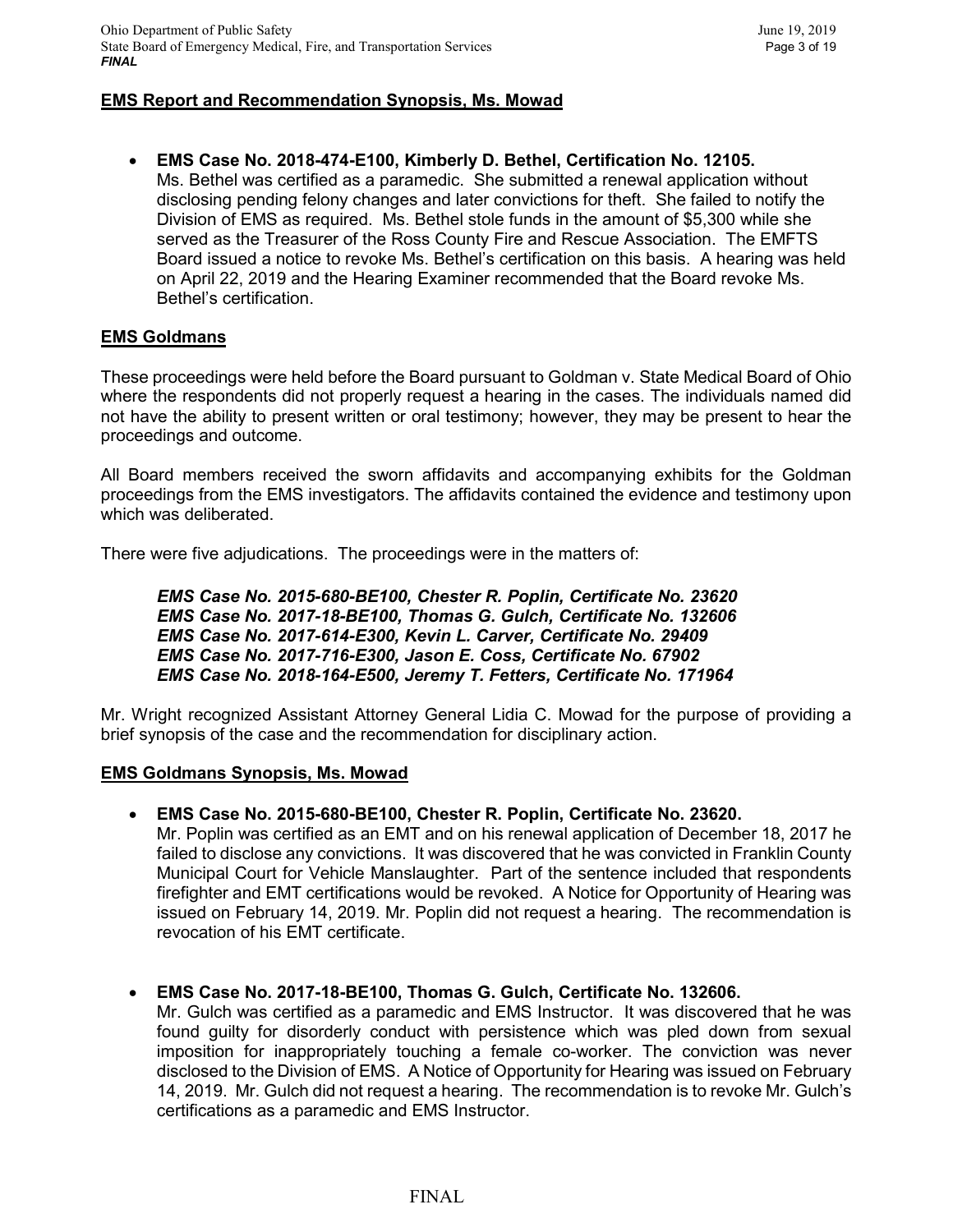### • **EMS Case No. 2017-614-E300, Kevin L. Carver, Certificate No. 29409.**

Mr. Carver was certified as an EMT. He submitted a renewal application on April 14, 2017 and attested that he completed all continuing education requirements. An audit letter was sent to Mr. Carver. He submitted the completed audit form and letter certifying refresher course. Investigations Section requested certificate of completion; however, there was no response. A Notice for Opportunity of a Hearing was issued on August 15, 2018. Mr. Carver did not request a hearing. The recommendation is to revoke Mr. Carver's EMT certification.

### • **EMS Case No. 2017-716-E300, Jason E. Coss, Certificate No. 67902.**

Mr. Coss was certified as a continuing education instructor. He submitted a renewal application on June 30, 2017 and attested that he completed the required number of continuing education hours. Upon an audit he was deficient in two meethodology continuing education credits. A deficiency letter was sent, to which he did not respond. He was contacted with options to resolve the issue. Mr. Coss, via telephone, elected to surrender his certification and was advised that he had to submit that election in writing; however, he never did. The day after the telephone conversation he provided proof of completion for two courses, however, the dates fell outside of the audit period. A Notice of Opportunity for Hearing was issued and he did not request a hearing. The recommendation is to revoke the continuing education Instructor certificate.

• **EMS Case No. 2018-164-E500, Jeremy T. Fetters, Certificate No. 171964.** Mr. Fetters was certified as an EMT. The Division discovered that he had a conviction in Champaign County Municipal Court for vehicular homicide. He was given a 3-year suspension of driving privileges. A Notice of Opportunity for Hearing was issued and Mr. Fetters did not request a hearing. The recommendation is to revoke Mr. Fetter's EMT certificate.

Having heard AAG Mowad's synopses and recommended disciplinary actions for the cases, Mr. Wright requested a motion to admit the sworn affidavits and the accompanying exhibits in the aforementioned cases into evidence.

*ACTION: Motion to admit the sworn affidavits and accompanying exhibits in the aforementioned case into evidence.* Mr. de la Porte – First. Mr. Ferguson – Second. None opposed. None abstained. Motion approved.

There being no further evidence to come before the Board, the proceedings closed at 10:32 a.m.

Mr. Wright requested a motion to recess the meeting for the purpose of entering into quasi-judicial deliberations on the following matters pursuant to Ohio Revised Code Chapter 119 and that are required to be kept confidential under R.C. 4765.102(B). The Board will reconvene following deliberations.

*ACTION: Motion to adjourn and go into private session for the purpose of quasi-judicial deliberation on these matters pursuant to ORC Chapter 119 and that are required to be kept confidential under R.C. 4765.102(B).* Mr. de la Porte– First. Mr. Ferguson – Second. None abstained. None opposed. Motion approved.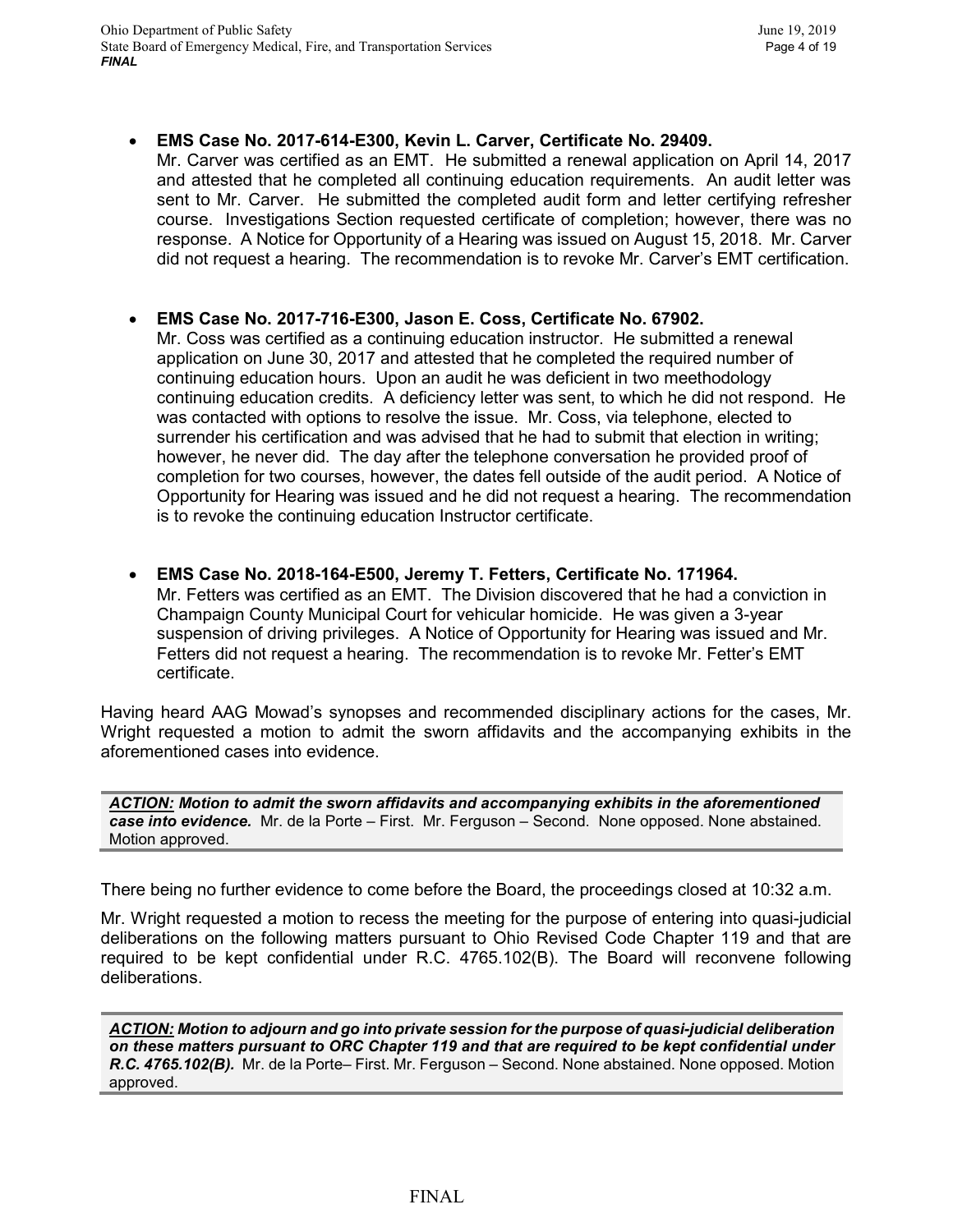# **EMS Report and Recommendation Motion**

*ACTION*: *In the matter of EMS Case Number 2018-474-E100, Kimberly D. Bethel, Certificate Number 12105, I move that the Board issue an adjudication order approving the findings of fact and conclusions of law, and the recommendation of the hearing examiner to revoke Ms. Bethel's certificate to practice.* Ms. Harris – First. Mr. Dutton – Second. None opposed. Mr. Allenstein abstained. **Motion approved.**

# **EMS Goldman Motions**

*ACTION*: *In the matter of EMS Case Number 2017-614-E300, Kevin L. Carver, Certificate Number 29409, I move that the Board issue an adjudication order finding that Mr. Carver failed to comply with continuing education requirements as indicated in the Notice of Opportunity for Hearing and that Mr. Carver's certification be revoked.* Ms. Harris – First. Ms. Jenkins – Second. None opposed. Mr. Allenstein - abstained. **Motion approved.**

*ACTION*: *In the matter of EMS Case Number 2017-716-E300, Jason E. Coss, Certificate Number 67902, I move that the Board issue an adjudication order finding that Mr. Coss failed to comply with continuing education requirements as indicated in the Notice of Opportunity for Hearing and that Mr. Coss's certification be revoked.* Ms. Harris – First. Mr. Ferguson – Second. None opposed. Mr. Allenstein - abstained. **Motion approved.**

*ACTION*: *In the matter of EMS Case Number 2018-164-E500, Jeremy T. Fetters, Certificate Number 171964, I move that the Board issue an adjudication order finding that Mr. Fetters has been convicted of Vehicular Homicide, a misdemeanor committed in the course of practice, and failed to report the conviction to the Division of EMS, and that Mr. Fetters's certification be revoked.*  Ms. Harris – First. Mr. Ferguson – Second. None opposed. Mr. Allenstein - abstained. **Motion approved.**

*ACTION*: *In the matter of EMS Case Number 2017-18-BE100, Thomas G. Gulch, Certificate Number 132606, I move that the Board issue an adjudication order finding that Mr. Gulch has been convicted of Disorderly Conduct, and failed to report the conviction to the Division of EMS, and that Mr. Gulch's certifications be revoked.* Ms. Harris – First. Mr. Ferguson – Second. None opposed. Mr. Allenstein - abstained. **Motion approved.**

*ACTION*: *In the matter of EMS Case Number 2015-680-BE100, Chester R. Poplin, Certificate Number 23620, I move that the Board issue an adjudication order finding that Mr. Poplin has been convicted of Vehicular Homicide, a misdemeanor committed in the course of practice, and failed to report the conviction to the Division of EMS, and that Mr. Poplin's certification be revoked.*  Ms. Harris – First. Mr. Uhl – Second. None opposed. Mr. Allenstein - abstained. **Motion approved.**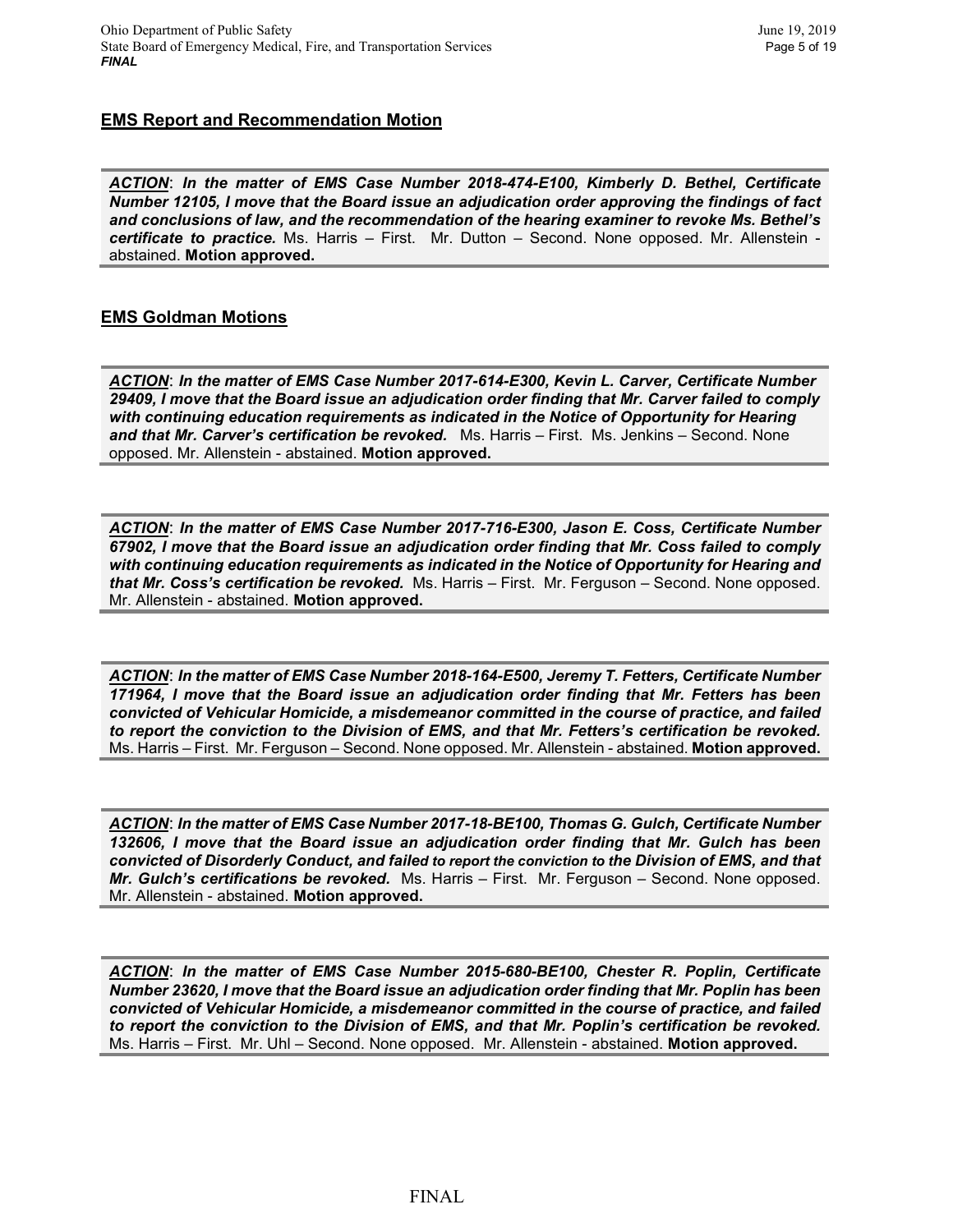#### **EMS Investigations**

*ACTION: Motion to adjourn and enter executive session for the purpose of discussing proposed disciplinary action against certificate holders pursuant to O.R.C. Section 121.22(G)(1) and pursuant to 121.22(G)(5) that involve matters required to be kept confidential under O.R.C. Sections 149.43(A)(2) and 4765.102(B).* Mr. Uhl – First. Ms. Rose – Second. None opposed. None abstained. **Motion approved.**

# **Roll Call**

.

| Mr. Thomas Allenstein         | Present | Ms. Susan Kearns             | Absent  |
|-------------------------------|---------|------------------------------|---------|
| Mr. Kent Appelhans (V. Chair) | Present | Mr. Mark Resanovich          | Present |
| Ms. Karen Beavers             | Absent  | Ms. Julie Rose               | Present |
| Mr. Herb de la Porte          | Present | Dr. Hamilton Schwartz        | Absent  |
| Mr. David DeVore              | Absent  | Mr. George B.Snyder          | Present |
| Mr. Geoff Dutton              | Present | Dr. Thomas Tallman           | Present |
| Mr. Patrick Ferguson          | Present | Dr. Glen Tinkoff             | Present |
| Dr. Richard George            | Present | Mr. Kevin Uhl                | Present |
| Ms. Deanna Harris             | Present | Mr. Jason Walsh              | Absent  |
| Ms. Ruda Jenkins              | Present | Mr. Dudley Wright II (Chair) | Present |

*ACTION: Motion to close the following Medical Transportation cases.* Ms. Harris – First. – Second. Mr. Allenstein and Mr. de la Porte – Abstained. None opposed. Motion approved

| 2018-153-E500 | 2018-219-F400 |  |
|---------------|---------------|--|
|---------------|---------------|--|

*ACTION: Motion to issue Notice of Opportunity for Hearing for the following Medical Transportation case(s):* Ms. Harris – First. Mr. de la Porte – Second. Mr. Allenstein – Abstained. None opposed. Motion approved

| $\sim$ 0.0<br>וו<br>-<br>.<br>- | $-700$<br>Δ£ |
|---------------------------------|--------------|

|                               |                | ACTION: Motion to accept the following Consent Agreement(s): Ms. Harris - First. Mr. de la Porte - |               |
|-------------------------------|----------------|----------------------------------------------------------------------------------------------------|---------------|
|                               |                | Second. Mr. Allenstein and Mr. Uhl (2017-794-BE500) - Abstained. None opposed. Motion approved.    |               |
| 2016-461-E300                 | 2018-364-E300  | 2018-652-E100                                                                                      | 2019-139-E300 |
| 2017-706-E300                 | 2018-365-E300  | 2018-679-E300                                                                                      | 2019-140-E300 |
| $2017 - 794 - BE500 * Uhl to$ | 2018-428-BE100 | 2018-696-BE100                                                                                     | 2019-142-E300 |
| abstain                       | 2018-429-E300  | 2018-724-E300                                                                                      | 2019-148-E300 |
| 2018-058-E300                 | 2018-471-E300  | 2019-029-E300                                                                                      | 2019-149-E300 |
| 2018-101-BE100                | 2018-528-E300  | 2019-030-E300                                                                                      | 2019-164-E300 |
| 2018-214-BE100                | 2018-574-E300  |                                                                                                    | 2019-169-E100 |
| 2018-254-BE100                |                |                                                                                                    |               |
| 2018-265-E300                 |                |                                                                                                    |               |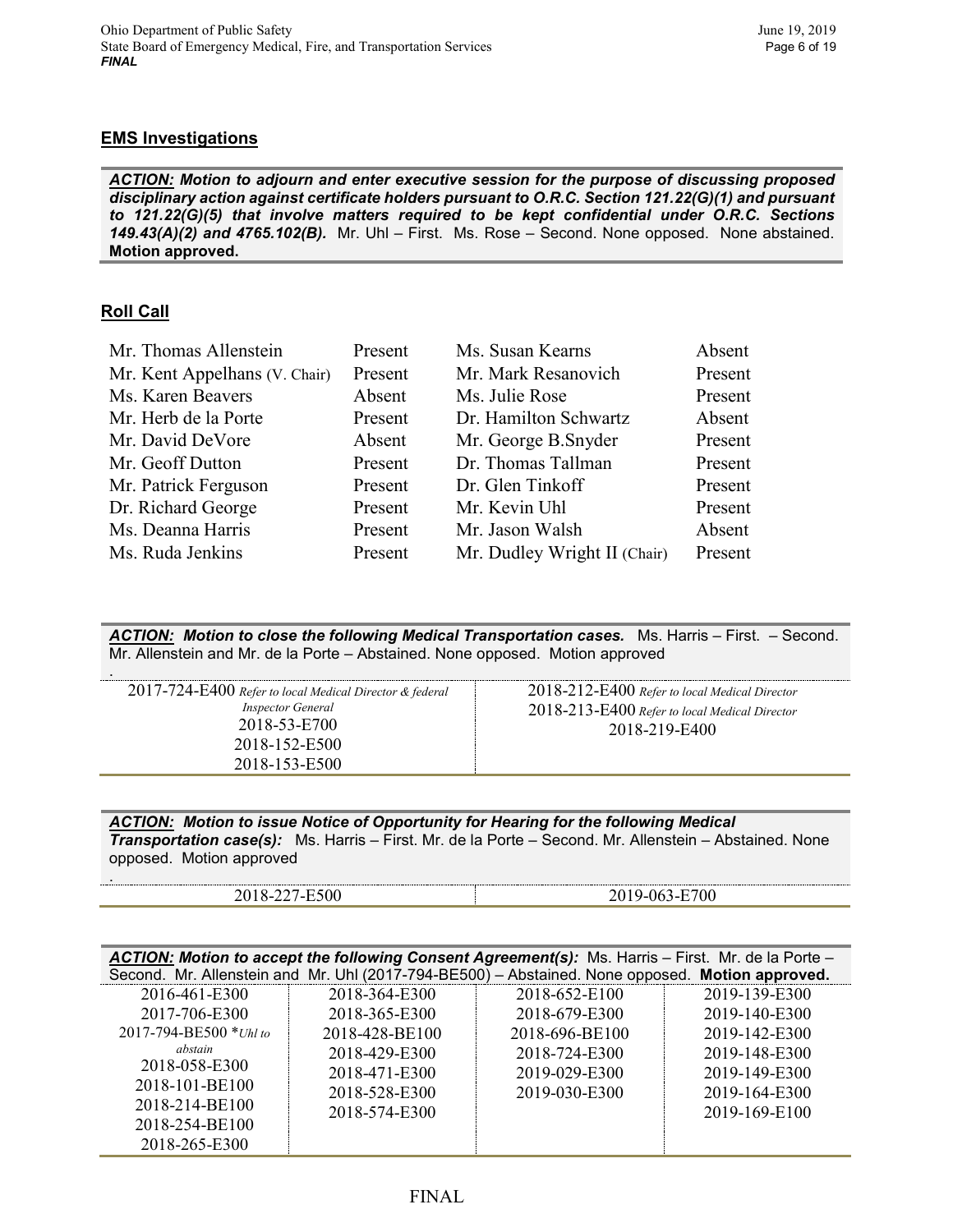*ACTION: Motion to close the following cases due to lack of jurisdiction, referral to local medical director, deferral to department discipline, certifications have expired, or non-violations of ORC*  and/or OAC: Ms. Harris - First. Mr. de la Porte - Second. None opposed. Mr. Allenstein, Mr. Ferguson

| $(2018-26-E400$ and $2018-93-E400)$ , and Mr. Uhl $(2018-396-E400)$ – Abstained. <b>Motion approved.</b> |                                      |                                      |
|----------------------------------------------------------------------------------------------------------|--------------------------------------|--------------------------------------|
| 2018-26-E400 *Ferguson to Abstain; Refer to                                                              | 2018-248-E500                        | 2019-113-E400 Refer to local Medical |
| department & Medical Director                                                                            | $2018 - 396 - E400$ *Uhl to Abstain  | Director                             |
| 2018-55-E400 Refer to local Medical                                                                      | 2018-559-E400 Refer to local Medical | 2019-152-B400 Refer to local Medical |
| Director                                                                                                 | Director                             | Director                             |
| 2018-93-E400 *Ferguson to Abstain;                                                                       | 2019-041-E400 Issue Warning Letter   | 2019-160-E400 Refer to local Medical |
| Refer to department & Medical Director                                                                   |                                      | Director                             |
| 2018-133-BE100 Re-open if Re-applies                                                                     |                                      |                                      |
|                                                                                                          |                                      |                                      |

*ACTION: Motion to close the following cases, individuals have met the stipulations of their Consent Agreements:* Ms. Harris – First. Mr. Resanovich – Second. Mr. Allenstein – Abstained. None opposed. **Motion approved.**

| 2011-867-E300 | 2016-475-E300 | 2016-702-E300 |
|---------------|---------------|---------------|
| 2016-137-E100 | 2016-499-E300 | 2017-795-E400 |
| 2016-353-E300 | 2016-583-E300 | 2018-138-E500 |
| 2016-381-E300 | 2016-587-E300 | 2018-628-E100 |
| 2016-387-E300 | 2016-634-E300 | 2019-020-E500 |

| ACTION: Motion to close the following cases. The Board accepts the surrendering of their                 |  |  |  |
|----------------------------------------------------------------------------------------------------------|--|--|--|
| respective certificates to practice or teach. Re-open if re-applies: Ms. Harris – First. Mr. de la Porte |  |  |  |
| - Second. Mr. Allenstein and Mr. Snyder - Abstained. None opposed. Motion approved.                      |  |  |  |

| 2017-358-E300 | 2018-352-E300 | 2019-136-E300 | 2019-162-E300 |
|---------------|---------------|---------------|---------------|
| 2017-549-E300 | 2018-398-E300 | 2019-137-E300 | 2019-200-E300 |
| 2017-622-E300 | 2019-134-E300 | 2019-145-E300 | 2019-201-E300 |
| 2017-631-E300 | 2019-135-E300 | 2019-153-E300 | 2019-222-E300 |

*ACTION: Motion to close the following case(s). The individuals/entities did not meet the requirements of their consent agreement prior to certification surrender or certification expiration. Re-open if re-applies.* Ms. Harris – First. Mr. Ferguson – Second. Mr. Allenstein and Mr. Snyder – Abstained. None opposed. **Motion approved.**

| 2016-107-E100 |  |  |  |
|---------------|--|--|--|

2016-707-E300

*ACTION: Motion to close the following case due to individuals not providing the required documentation to process their applications. Therefore, their application was rendered incomplete.*  Ms. Harris – First. Mr. Uhl – Second. Mr. Allenstein and Mr. Snyder – abstained. None opposed. **Motion approved.**

2018-156-E100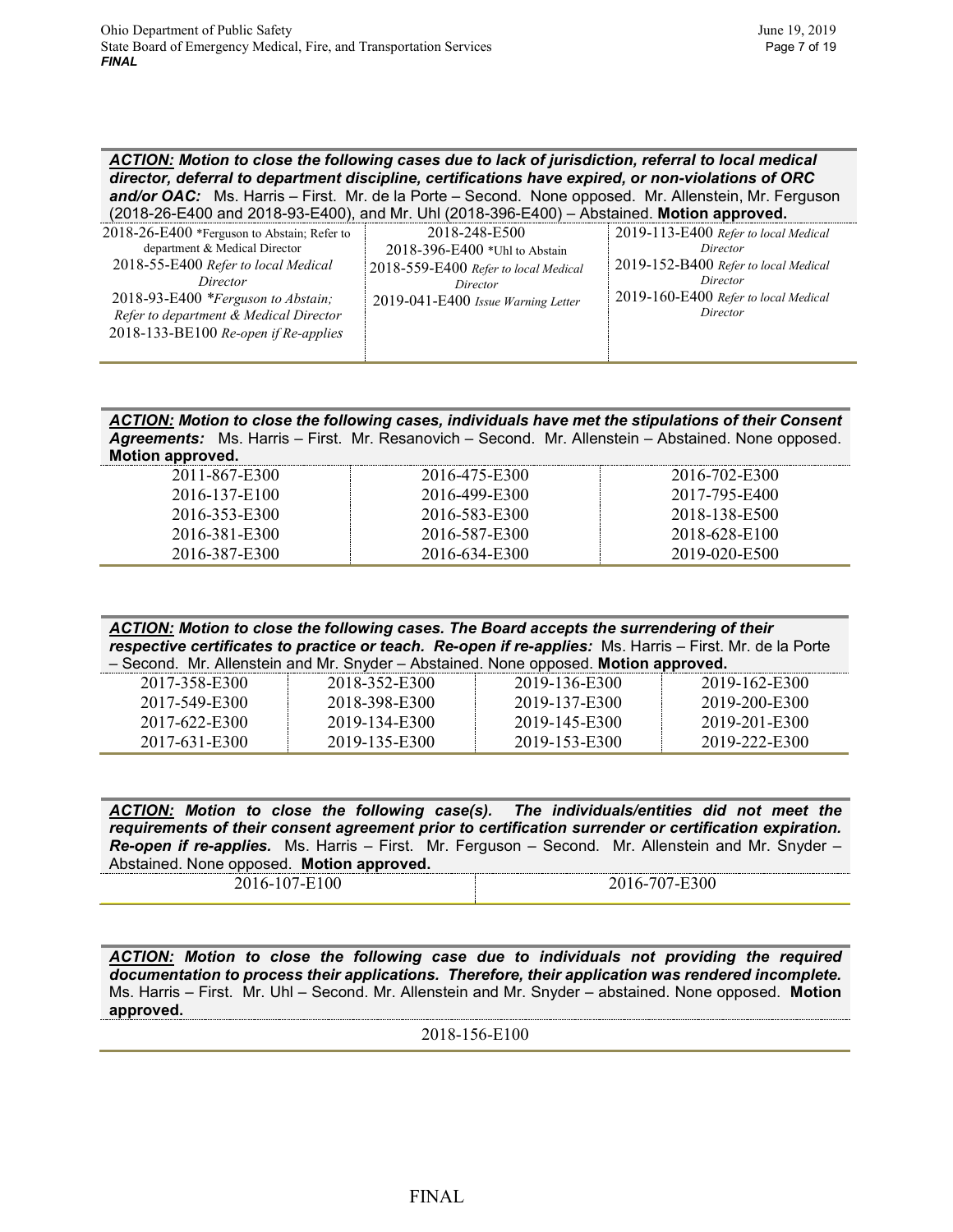*ACTION: Motion to issue Notices of Opportunity for Hearings for the following cases.* Ms. Harris – First. Mr. Ferguson – Second. Mr. Allenstein and Mr. Snyder – Abstained. None opposed. **Motion approved.**

| approveu.      |                |               |               |
|----------------|----------------|---------------|---------------|
| 2017-670-BE100 | 2018-505-BE300 | 2018-632-E300 | 2019-023-E100 |
| 2018-144-E300  | 2018-532-E300  | 2018-665-E300 | 2019-031-E300 |
| 2018-296-E500  | 2018-534-E300  | 2018-666-E300 | 2019-039-E300 |
| 2018-356-E300  | 2018-535-E300  | 2018-673-E300 | 2019-087-E400 |
| 2018-366-E300  | 2018-594-E300  | 2018-709-E300 | 2019-103-E300 |
| 2018-367-E300  | 2018-608-E300  | 2019-002-E300 | 2019-171-E400 |
| 2018-379-E300  | 2018-614-BE100 | 2019-021-E300 |               |
| 2018-406-E300  |                |               |               |

*ACTION: Motion to close the following cases due to one of the following reasons; inadvertently marked yes to conviction question, misdemeanor convictions which the Board has previously deemed "not involving moral turpitude," continuing education cases which now meet the requirements, non-patient care issues, and grandfathering issues of certification/conviction.* Ms. Harris – First. Ms. Jenkins – Second. Mr. Allenstein and Mr. Snyder– Abstained. None opposed. **Motion approved.**

| <b>IVIULIUII APPIUVUL</b> |                |                |                |
|---------------------------|----------------|----------------|----------------|
| 2005-26-308               | 2018-314-E100  | 2019-074-BE100 | 2019-192-E100  |
| 2017-126-E400             | 2018-389-E500  | 2019-109-E100  | 2019-197-E100  |
| 2017-226-E500             | 2018-483-BE100 | 2019-115-BE100 | 2019-207-E100  |
| 2017-227-E500             | 2018-491-BE100 | 2019-118-BE100 | 2019-209-E100  |
| 2017-444-E500             | 2018-533-E300  | 2019-127-E100  | 2019-224-BE100 |
| 2018-29-E100              | 2018-613-BE100 | 2019-156-BE100 | 2019-225-BE100 |
| 2018-61-E400              | 2018-653-BE100 | 2019-161-BE100 | 2019-227-E100  |
| 2018-163-E500             | 2018-672-BE100 | 2019-165-BE100 | 2019-230-E100  |
| 2018-201-BE100            | 2019-007-E100  | 2019-174-BE100 | 2019-236-BE100 |
| 2018-233-E300             | 2019-022-BE100 | 2019-185-E100  | 2019-247-E500  |
| 2018-248-E500             | 2019-067-BE100 | 2019-190-E100  | 2019-255-BE100 |
| 2018-262-BE100            | 2019-068-E100  | 2019-191-BE100 | 2019-357-E400  |
|                           |                |                |                |

# **EMFTS Board Chair's Report, Dudley Wright**

Mr. Wright expressed his appreciation for the success of the EMS Star of Life Awards to the Division of EMS staff, Ms. Koker, and Dr. Tallman.

# **State EMS Medical Director Report, Dr. Carol Cunningham**

Dr. Cunningham reported that the Regional Physician Advisory Board (RPAB) Region 8 still has a need for membership. The RPAB Chairperson meeting is scheduled for September 11, 2019 at 1:00 pm at the Ohio Department of Public Safety.

Several committees were working on the proposed language for the transport of pediatric patients. Under current rules the transport of a patient on a ventilator of 16 years and older required a paramedic. Transport of non-emergent transport of pediatric patients utilizing ventilators currently requires a mobile intensive care unit, and this is not an ideal due to the limited resource with is often not available in rural areas. Dr. Cunningham requested that a motion to amend the scope of practice to authorize the non-emergency transport of a patient with a tracheostomy tube who utilizes a ventilator to be transported provided the patients caregiver accompanies the patient during transport.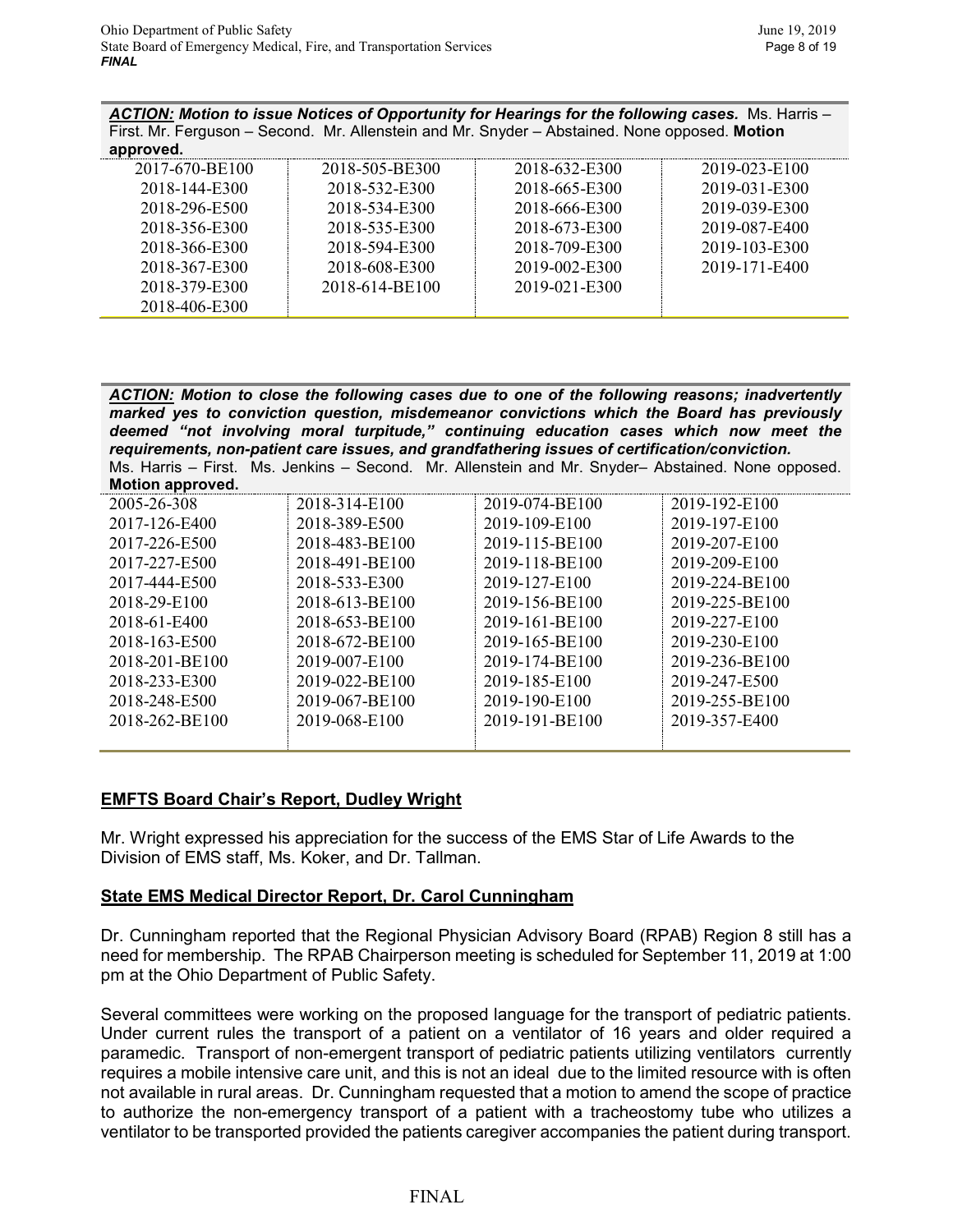*ACTION: Motion to amend Ohio Administrative Code 4765-17-03 paramedic scope of practice to include non-emergent transport of a patient with a tracheostomy tube who utilizes a ventilator to be transported provided the patients caregiver accompanies the patient during transport..* Mr. de la Porte – First. Mr. Dutton – Second. None opposed. None abstained. Motion approved.

The 2019 Ohio EMS Medical Director Conference is scheduled for November 13, 2019 at the Ohio Department of Transportation auditorium. Dr. Cunningham requested approval of the proposed content agenda. Ms. Harris made suggestions for additional speakers and subjects to include Joel Dickinson, Dr. Thomas Charlton, First Net® and community mobile integrated healthcare.

# **EMS Staff Legal Counsel, Michael Wise**

Mr. Wise reported that there were two motions to be brought forward.

*ACTION: Motion to approve the final filing for Rule 4765-4-03 (Required reporting) of the Administrative Code pending the end of JCARR's jurisdiction on July 14, 2019.* Mr. Dutton – First. Mr. Allenstein – Second. None opposed. None abstained. **Motion approved.** 

Mr. Wise reported that a request was received from Ohio State to release EMSIRS related data to other research databases. The research involves a grant from a national institute on drug abuse received from Ohio State. The purpose relates to an opioid study. The research will evaluate the effectiveness of an integrated set of prevention treatment and recovery programs implemented in 19 urban and rural counties in the state. Mr. Wise requested a motion for approval.

*ACTION: Motion to approve the transfer of EMSIRS data in accordance with the Ohio Revised Code 4765.06 to the Ohio Department of Administrative Services for use in the Optimizing Healing in*  **Ohio Communities study led by the Ohio State University.** Mr. Resanovich – First. Mr. de la Porte – Second. None opposed. None abstained. **Motion approved.**

Mr. Resanovich inquired if closed cases could be disclosed as a list to the Board. The Board can reject the recommendation of Case Review. There is no need to go through each case when there is not a criminal conviction, violation of scope of practice or the case is referred to medical director. Mr. Wise said that the slides could be sent prior to the Board meeting for review by the members.

*ACTION: Motion to approve the cases closed by Case Review be provided to the EMFTS Board members in advance of the meeting for their consideration to streamline the Board meeting.* Mr. Resanovich – First. Mr. Snyder – Second. None opposed. None abstained. Motion approved.

# **Assistant Attorney General, Lidia Mowad**

Ms. Mowad reported that there are two pending matters; Mr. Hackworth and Mr. Coyle. Mr. Hackworth's matter has been active for 6 months. Ms. Mowad stated that she filed a motion to dismiss in the Montgomery County Common Pleas Court and then Mr. Coyle filed a voluntary withdrawal.

# **Legislative Report, Dan Fitzpatrick**

Mr. Fitzpatrick was unable to attend; therefore, Director House presented the legislative report.

The Senate is moving the operating budget bill forward.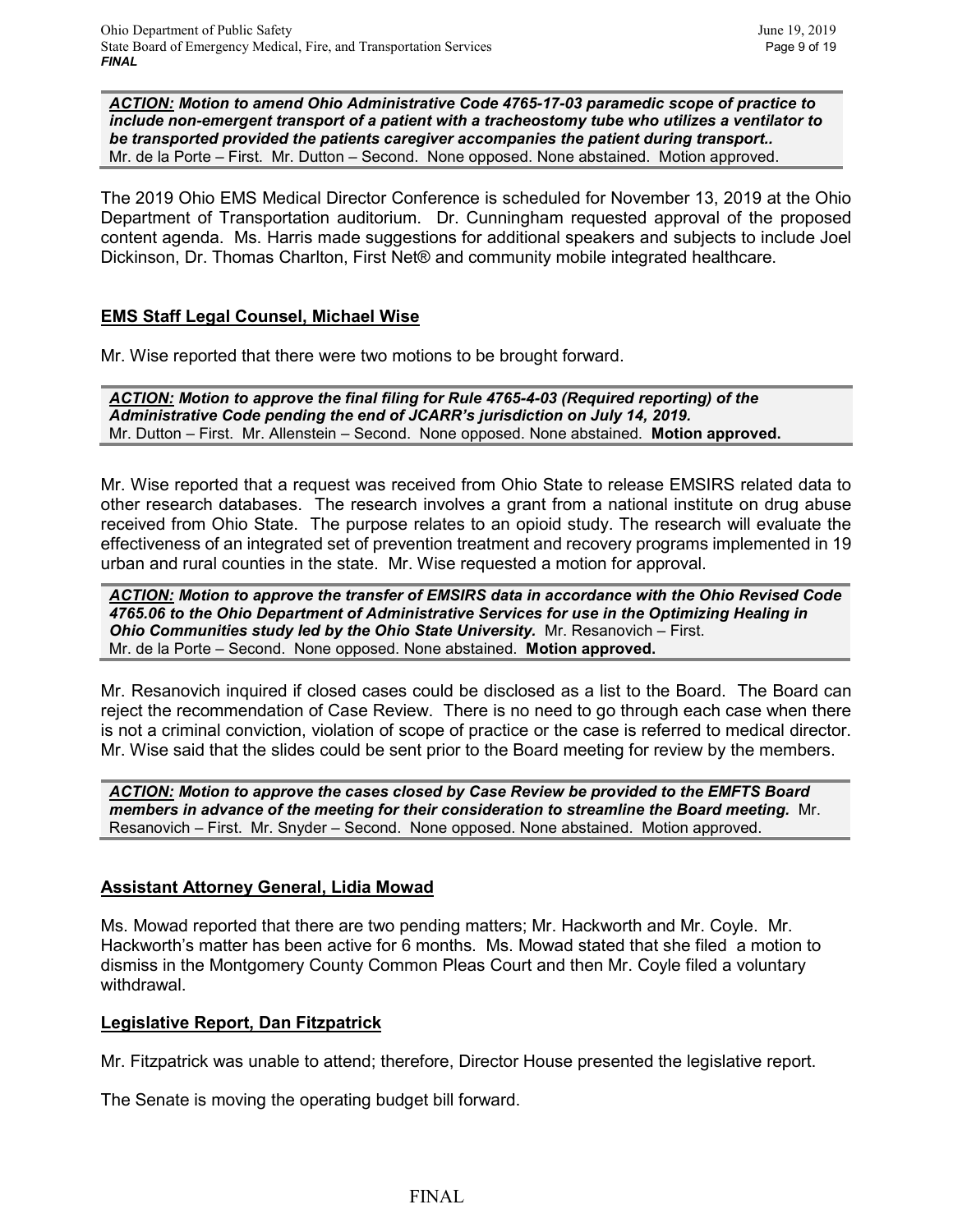Ohio Department of Public Safety June 19, 2019 State Board of Emergency Medical, Fire, and Transportation Services Page 10 of 19 *FINAL*

ODPS legislative affairs are monitoring Senate Bill 7 – Temporary Occupational License for Active Military and spouses. If an individual moves to Ohio from another state and already holds a valid license from another state, this person would be issued a temporary license for three years. This bill passed the Senate unanimously.

The background checks passed the House and an amendment by the Senate was successful. Research was completed and found that twenty out of twenty-one states require background checks.

### **Executive Director and Staff Reports, Melvin House**

Executive Director House reported that Aaron Jennings resigned from the EMFTS Board due to a change in his work status. The letter requesting nominations has been sent to the Ohio EMS Chiefs Association to fill this seat.

The Division of EMS Staff vacancies and new positions:

- *Program Administrator 2 - Education Coordinator*, Ted Kienzle will start June 24, 2019.
- *Program Administrator 2 - Medical Transportation*, Stephanie Ferguson started on April 29, 2019. Mr. Fiffick introduced Ms. Ferguson who has been working in Public Safety for 10 years.
- *Administrative Professional 2 – Education*, Aria Sovann starts on July 8, 2019.

Last summer the Division of EMS applied for the National Rural EMS and Care Conference sponsored by the Joint Committee on Rural Emergency Care that includes the National Organization State Office of Rural Health, the National Association of State EMS Officials, the National Rural Health Association and the National Rural Health Resource Center. The Division of EMS has been selected to host the 2020 National Rural EMS and Care Conference, a two-day conference with approximately 150 to 200 attendees. There have been some issues with funding; therefore, we are waiting for additional information.

# **EMSIRS Project, Deputy Director Rob Wagoner**

Mr. Wagoner reported that compliance from the National EMS Incident System database (NEMSIS) for certification of the developed server to accept the submitted data was completed this week and the DEMS are about two-thirds through this process. It is expected that within the next two weeks, the DEMS will be in complete compliance.

The DEMS are in the process of developing dashboards for agencies, medical directors and others who may need access to bits and pieces of data from EMSIRS. Mr. Wagoner, Mr. Mays, and Dr. Cunningham met to discuss the needs of medical directors and others.

#### **Executive Director, Melvin House**

The 2019 American Heart Association Mission Lifeline Awards winners were announced, and this award recognizes EMS organizations as it relates to STEMI, stoke, and cardiac arrest. For several years Ohio has come in second with Pennsylvania being number one. This year Ohio was number one.

A conference call with the State Board of Pharmacy was held on April 30, 2019. The issues discussed were:

• The medical director's social security number and date of birth on the application issue with respect to the applications being stored at the agencies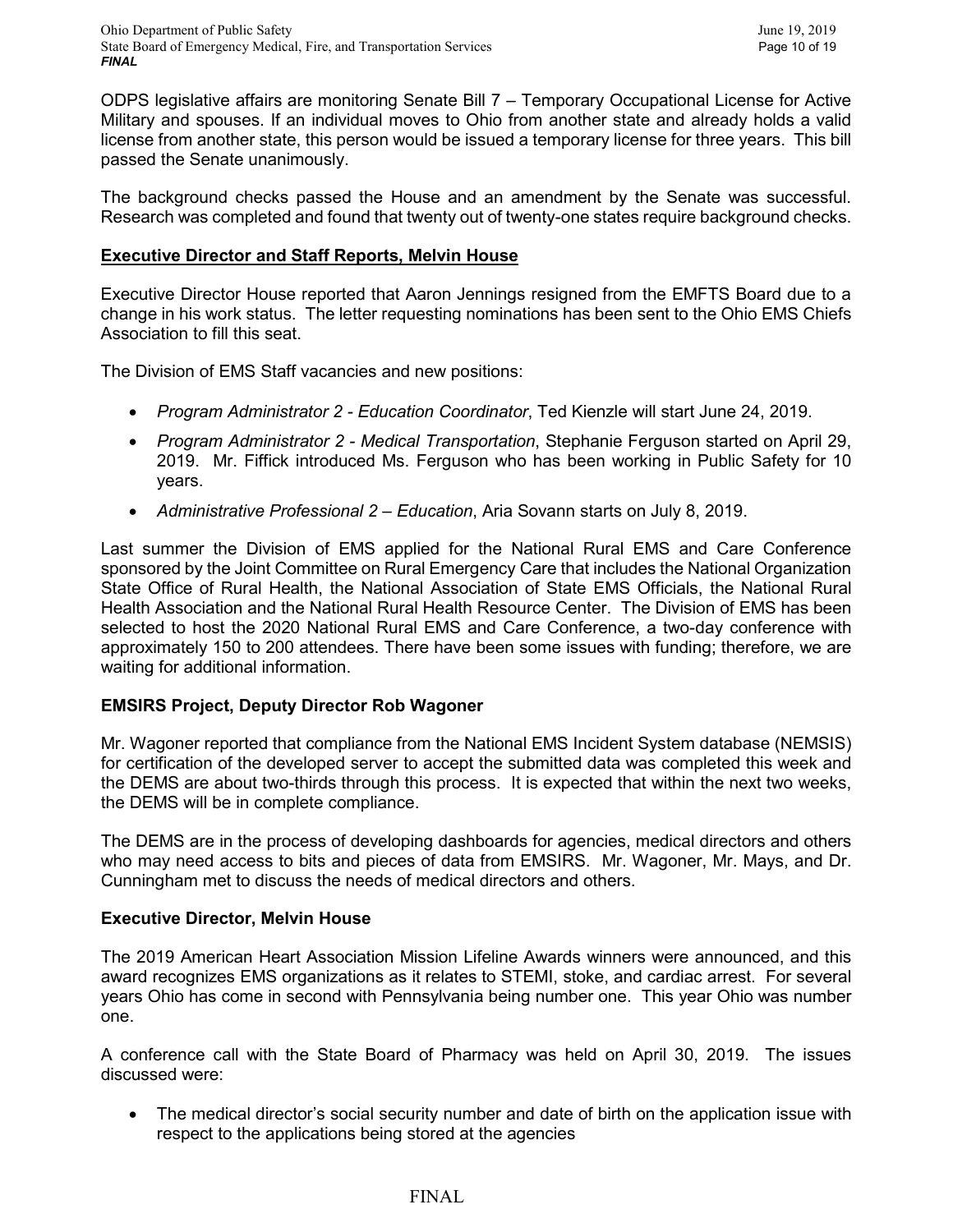- Narcan<sup>®</sup> protocol with medical director's name on the Narcan<sup>®</sup> boxes
- Mutual aid calls and the requirement of a wet signature of the drug provider
- Community paramedicine non-emergency drug administration license

Executive Director said the conference call went well and the Board of Pharmacy is very receptive to discussions regarding EMS agencies and providers. They would like to understand mobile integrated healthcare as it relates to administration of drugs in a non-emergency situation and they are working with Dr. Paul Zeeb.

Mr. Ferguson stated that the State Board of Pharmacy made a change on June 13, 2019 regarding mutual aid calls; therefore, they are receptive to the Board's concerns. The notice from the Board of Pharmacy that includes the changes will be sent to the EMFTS Board members.

# **EMS Exemption Requests, Jean Booze**

Jean Booze reported that there was one military exemption request; 2019-06-02. Military documentation was received. Staff recommends approval and requests a motion to approve.

*ACTION: Motion to approve the military exemption request of 2019-06-02 due to being on active military duty.* Mr. de la Porte – First. Mr. Resanovich – Second*.* None opposed. None abstained. **Motion approved.**

Jean Booze reported that there were two voluntary surrender requests. Amy N. Lisky, certification number 148466, requested to voluntarily surrender her EMT certification as she is no longer practicing in EMS field. Jeffrey C. Leimbach, certification number 68401, requested to voluntarily surrender his EMT certification as he is retired. Staff recommends approval and requests a motion to approve.

*ACTION: Motion to approve the voluntary surrender requests from Amy N. Liskey, certification #148466 and Jeffrey C. Leimbach, certification #68401.* Mr. de la Porte – First. Mr. Resanovich – Second*.* None opposed. Mr. Uhl (Jeffrey Leimbach) - abstained. **Motion approved.**

# **Education, James Burke**

Mr. Burke requested approval for the certificates of accreditation to include two initial accreditations and two accreditation renewals. Staff is recommending approval.

*ACTION: Motion to approve the Certificates of Accreditation.* Mr. Resanovich – First. Mr. Snyder – Second*.* None opposed. None abstained. **Motion approved**.

Mr. Burke requested approval of the Certificate of Approvals for continuing education for 5 initial approvals, 29 renewals and 4 expired or relinquished programs. Staff recommends approval.

*ACTION: Motion to approve the Certificate of Approvals.* Mr. de la Porte – First. Mr. Resanovich – Second*.* None opposed. abstained. **Motion approved**.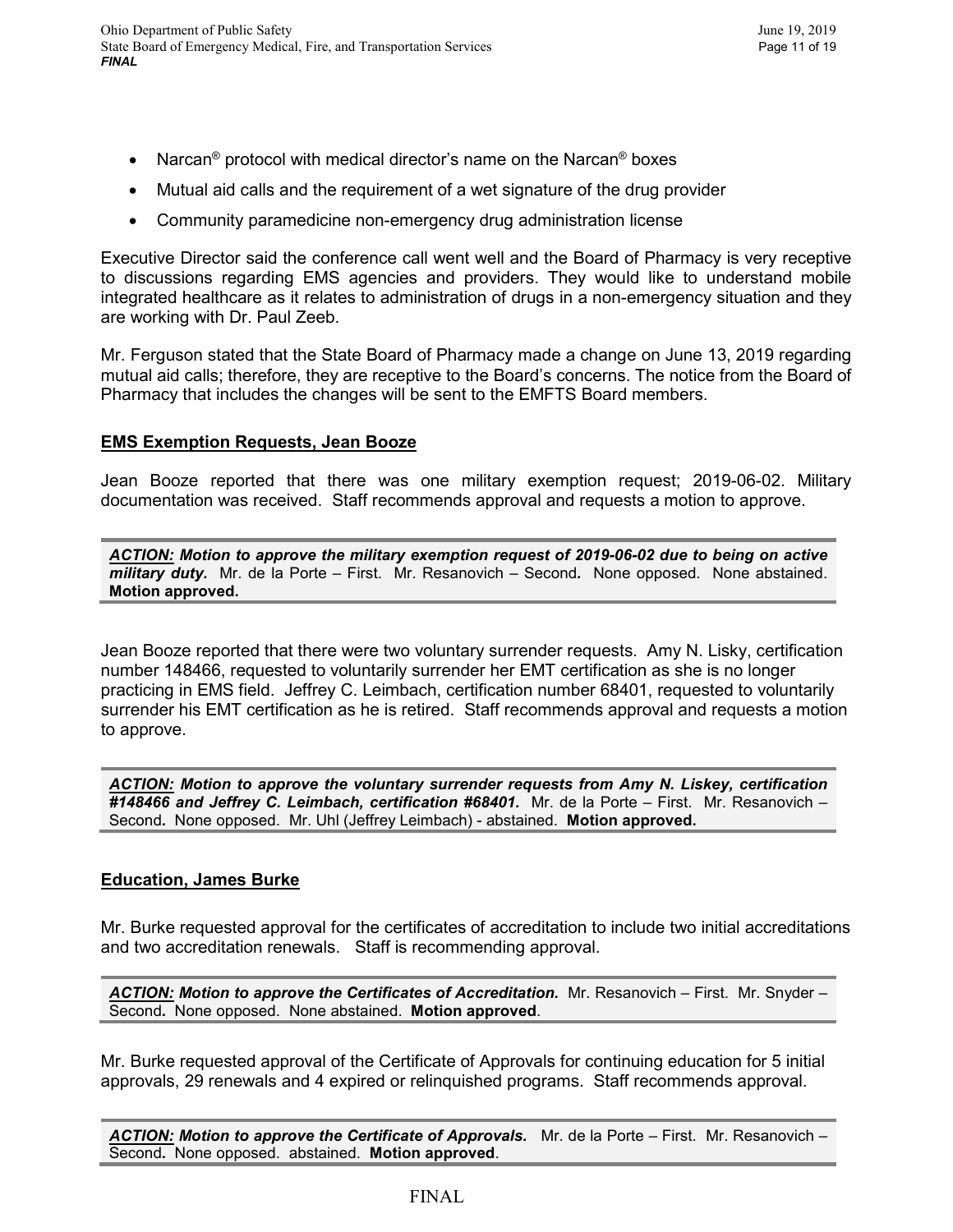#### **Medical Transportation, Dave Fiffick**

Mr. Fiffick presented the list of medical transportation renewal applications with expiration dates of April, May, June, and July 2019. Staff is requesting a motion and approval pending a satisfactory inspection.

*ACTION: Motion to approve the medical transportation renewal applications with expiration dates of April, May, June and July 2019; pending a satisfactory inspection.* Mr. Resanovich – First. Mr. Uhl – Second. None opposed. Mr. Allenstein (CEMS of Ohio) - abstained. **Motion approved.**

Mr. Fiffick presented the list of medical transportation applications for 7 new ambulette services and 1 ambulance service. Staff is requesting a motion and approval pending a satisfactory inspection.

*ACTION: Motion to approve medical transportation applications for 7 new ambulette services and 1 ambulance service.; pending a satisfactory inspection.* Mr. Resanovich – First. Mr. Snyder - Second. None opposed. None abstained. **Motion approved.**

Mr. Fiffick presented the list of new satellite locations for 5 ambulette and 9 ambulance services. Staff is requesting a motion for approval pending a satisfactory inspection.

*ACTION: Motion to approve the medical transportation new satellite locations for 5 ambulette and 9 ambulance services.* Mr. Resanovich – First. Mr. Ferguson – Second. Mr. de la Porte (Life Care Ambulance) - abstained. None opposed. **Motion approved.**

#### **Grants, Johanna Burgess**

Ms. Burgess distributed documents for the 2019-2020 EMS Priority One Grant Recommendations, the Ohio EMS Supplemental Grant Recommendations and the Priority 2-5 RFP Research Proposal Recommendations to the Board members. Mr. Wise stated that the members should review the *list and abstain accordingly.* 

*ACTION: Motion to approve the SFY 2019-2020 EMS Priority One Grant Recommendations, the SFY 2019-2020 Ohio EMS Supplemental Grant Recommendations and the SFY 2019-2020 Priority 2-5 RFP Research Proposal Recommendations.* Dr. Tinkoff – First. Mr. Allenstein – Second. Mr. de la Porte (LifeCare Ambulance), Mr. Wright (Monroe Twp. Vol Fire), Mr. Resanovich (Greentown Fire), Mr. Appelhans (Pemberville-Freedom Fire and Hanco EMS), Mr. Ferguson (Columbus Fire), Mr. Snyder (Kinsman Vol Fire, Orangeville Vol Fire, Burghill-Vernon Vol Fire and Johnston Twp Fire) and Mr. Uhl (Cincinnati Fire) - abstained. None opposed. Motion approved.

Ms. Burgess requested a motion to add the qualitative fit test kit and the lifting cushion be added to the training and equipment list. Agencies have been requesting that these be added to the list.

#### *It was noted that the EMFTS Board cannot recommend or endorse any specific name brands or vendors.*

*ACTION: Motion to approve the qualitative fit test kit and the lifting cushion be added to the training and equipment list.* Mr. Snyder – First. Mr. Tallman – Second. None - abstained. None opposed. **Motion approved.**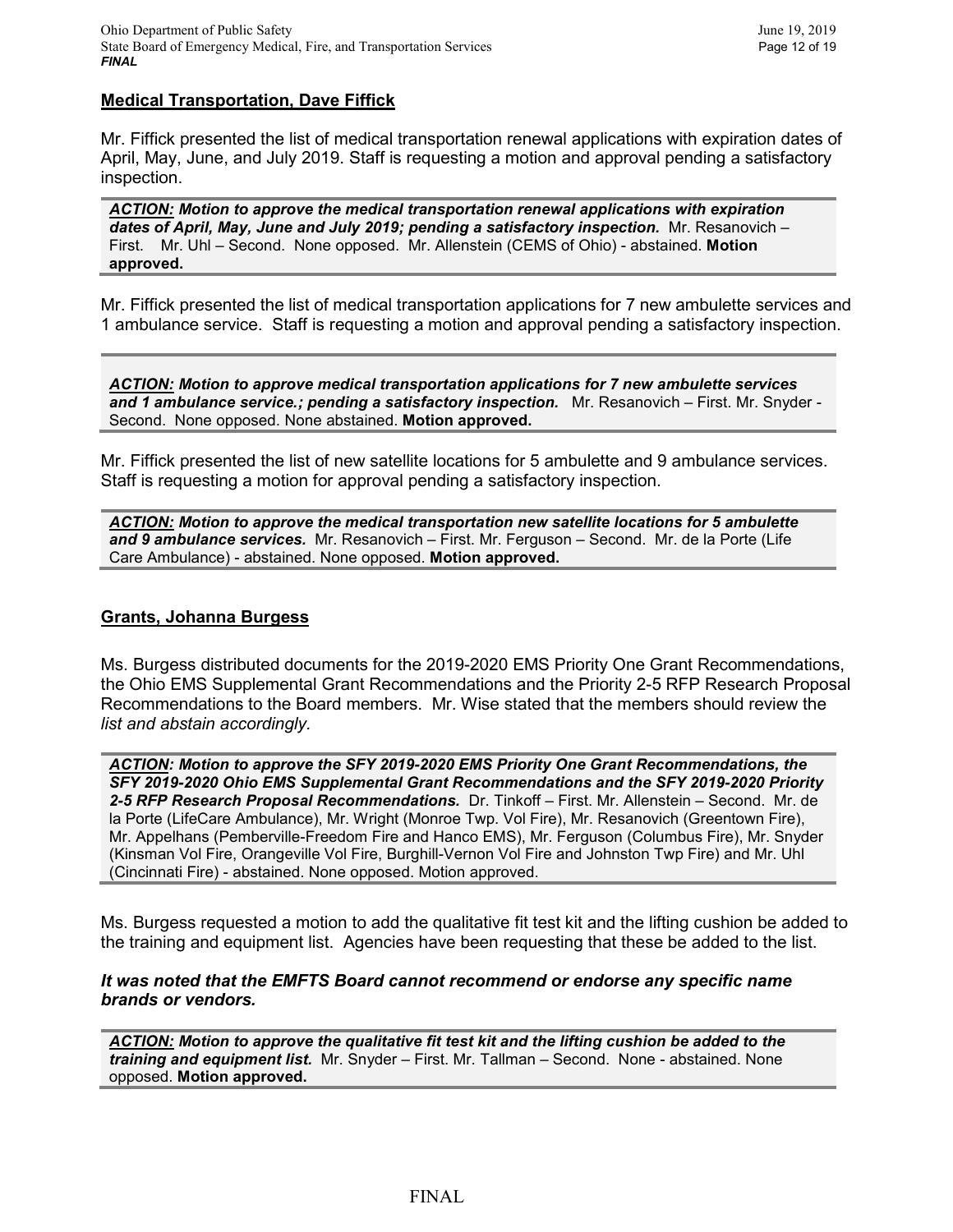# **Board Committee Reports**

# **Trauma Committee, Diane Simon**

Ms. Simon reported that the committee met on May 8, 2019 and they had quorum. The Trauma Committee is completing a grant regarding trauma education of EMT's, nurses, and physicians. A survey will soon be released those individual disciplines to gather data of where the education lies and any gaps that may exist.

The data submission has changed the formatting and last minute changes have been requested which has put the software vendors at a disadvantage. Hospitals were requesting extensions and it was soon realized that hospitals would not be able to meet that deadline. The new deadline for the first and second quarter submissions will now be on the due date of the second quarter.

Ms. Simon reported that there is a need for pre-hospital information at patient arrival. Some hospitals get the information quickly and some receive it two days later. There is some critical information that the physician needs to be aware of to give the best patient care. Ms. Simon is requesting a motion to identify a committee to take on this task. A discussion ensued as to which committee would be best suited for this study.

A study is being created to look at run sheet availability upon arrival to the hospital. The doctors rely on this information and it is important to have better communication.

*ACTION: Motion to approve that the Medical Oversight Committee will complete a study to investigate and gather information regarding the issues surrounding the issue of the hospital receiving the pre-hospital information run sheets upon patient arrival to the emergency room.*  Dr. George – First. Dr. Tinkoff – Second. None abstained. None opposed. **Motion approved.**

The next Trauma Committee meeting is scheduled for July 10, 2019.

# **EMS Children Committee, Dr. Hamilton Schwartz**

Dr. Schwartz was not in attendance; therefore, Joe Stack gave a report. The EMS-C committee met on June 18, 2019 and there was a quorum.

The Ohio PECC Learning Collaborative State Team held a conference call on June  $6<sup>th</sup>$  to plan future actions to continue to promote PECC to Ohio EMS agencies. Discussion included ideas for regionalizing several aspects of the PECC project and recording interviews with current PECCs for submission to HRSA and for use in a webinar. The next conference call is scheduled for July  $11<sup>th</sup>$ , and a face-to-face meeting is scheduled for August  $6<sup>th</sup>$ .

Joe Stack gave a presentation on the Pediatric Emergency Care Coordinator (PECC) project to the Ashtabula County EMS Council on May 2<sup>nd</sup>, and the Northeast Ohio Metropolitan Medical Response System (MMRS) on June  $7<sup>th</sup>$ .

The Pediatric Disaster Preparedness Coalition met on June 12<sup>th</sup>, and worked on issues related to the Pediatric Champion project. A survey of emergency departments will be distributed in July through the Regional Hospital Coordinators. The next meeting will be on September  $17<sup>th</sup>$ .

The Ohio EMSC Committee is reviewing the current Ohio EMS Pediatric Guidelines and Procedures Manual to ensure its compatibility with the NASEMSO National Model EMS Clinical Guidelines. Dr. Schwartz is coordinating this effort for Dr. Cunningham. All workgroups have submitted their drafts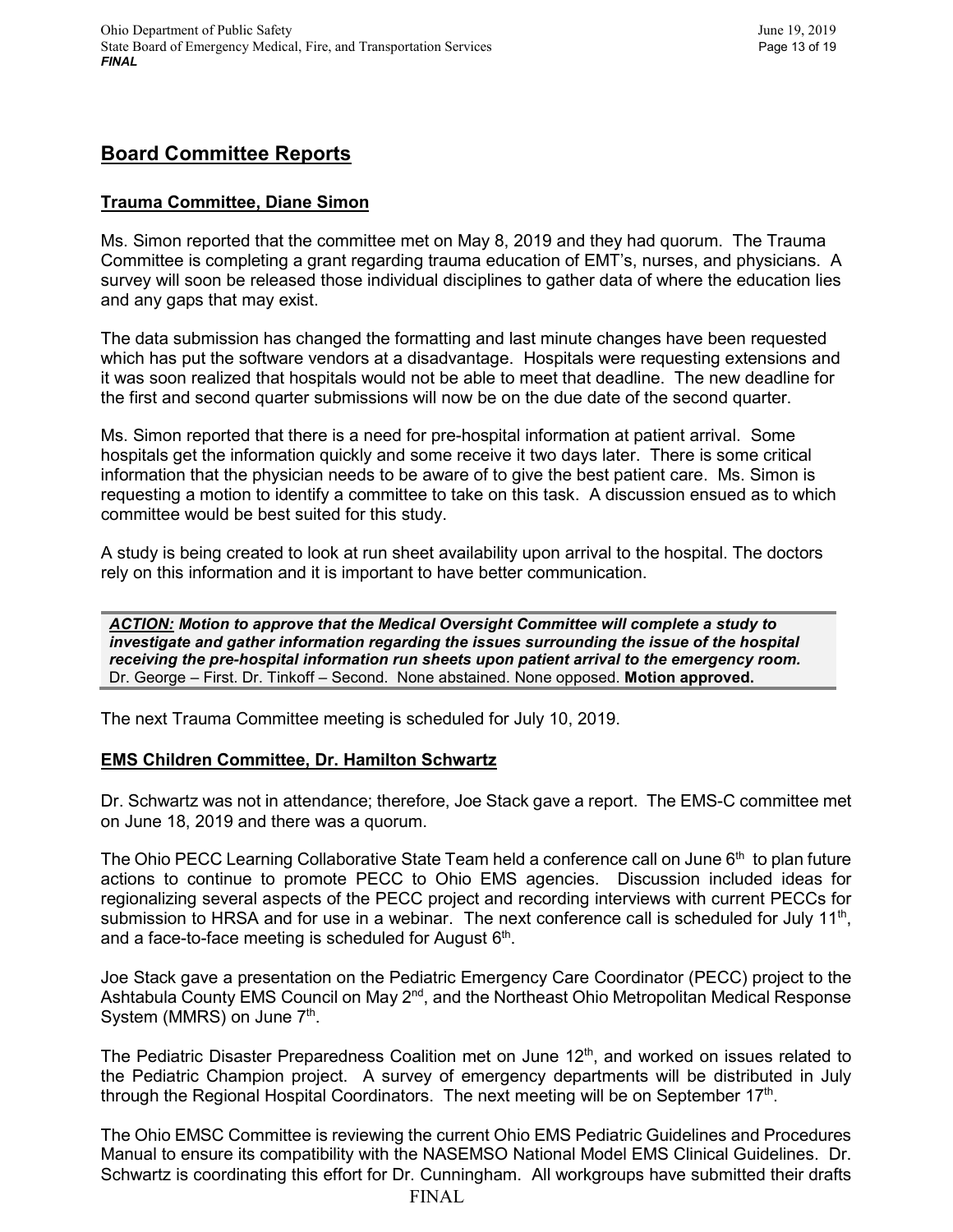to Dr. Schwartz and he will have a comprehensive draft for review to the Committee in the next week or two.

Joe Stack and Dr. Schwartz are working with the Ohio Department of Health to update the Emergency Guidelines for Schools document to best ensure that accurate guidance is provided to school nurses and staff in responding to emergency situations in their schools. Conference calls were held April 30<sup>th</sup>, May 14<sup>th</sup>, and June  $4<sup>th</sup>$ ; the next call is scheduled for June 25<sup>th.</sup>

Joe Stack attended the Ohio EMS Conference on May 20<sup>th</sup> and 21<sup>st</sup> at the Greater Columbus Convention Center where he, along with other staff member distribute information about Ohio EMSC and the Ohio Division of EMS.

The next meeting has been rescheduled. It will be held at the Ohio Department of Public Safety on August 13, 2019.

#### **Homeland Security Subcommittee, Deanna Harris**

Ms. Harris stated that the committee met on May 3, 2019. The June meeting was cancelled.

Ms. Harris motioned that Mr. David Gerstner be named the Chair of the Homeland Security Subcommittee.

*ACTION: Motion to appoint David Gerstner as Chair to the Homeland Security Subcommittee.*  Ms. Harris – First. Mr. Dutton – Second. None abstained. None opposed. **Motion approved.**

Ms. Harris motioned that Christopher Kyer be appointed to the Homeland Security Subcommittee.

*ACTION: Motion to appoint Christopher Kyer to the Homeland Security Subcommittee.*  Ms. Harris – First. Mr. Dutton – Second. None abstained. None opposed. **Motion approved.**

The next meeting will be held at the Ohio Department of Public Safety on July 12, 2019.

#### **EMS System Development, Deanna Harris**

Ms. Harris reported that the committee met on June 18, 2019.

Ms. Harris motioned that Chad Magrum and Royce Goodpaster be appointed to the EMS System Development Committee and appoint current member Vince Gildone as Chair as Ms. Harris steps down as Chair.

*ACTION: Motion to appoint Chad Magrum and Royce Goodpaster to the EMS System Development Committee and to appoint current member Vincent Gildone as Chair of the EMS System Development Committee.* Ms. Harris – First. Mr. Snyder – Second. None abstained. None opposed. **Motion approved.**

The committee discussed the crash reports that were presented at the EMFTS Board Retreat. Deputy Director Wagoner and Sue Morris presented at NASEMSO and provided a poster presentation which was well received. Ohio has a unique opportunity due to the Ohio State Highway Patrol and the Division of EMS being under the Ohio Department of Public Safety. Other states are interested in completing their own crash data. Additional work is being completed to break the data down by counties and zip code. They were asked to present the *Public Safety Services Crash Involvement* at the Association of Transportation Safety Information Professionals conference on August  $4<sup>th</sup>$  in Austin, Texas. The crash data will be presented by Sue Morris.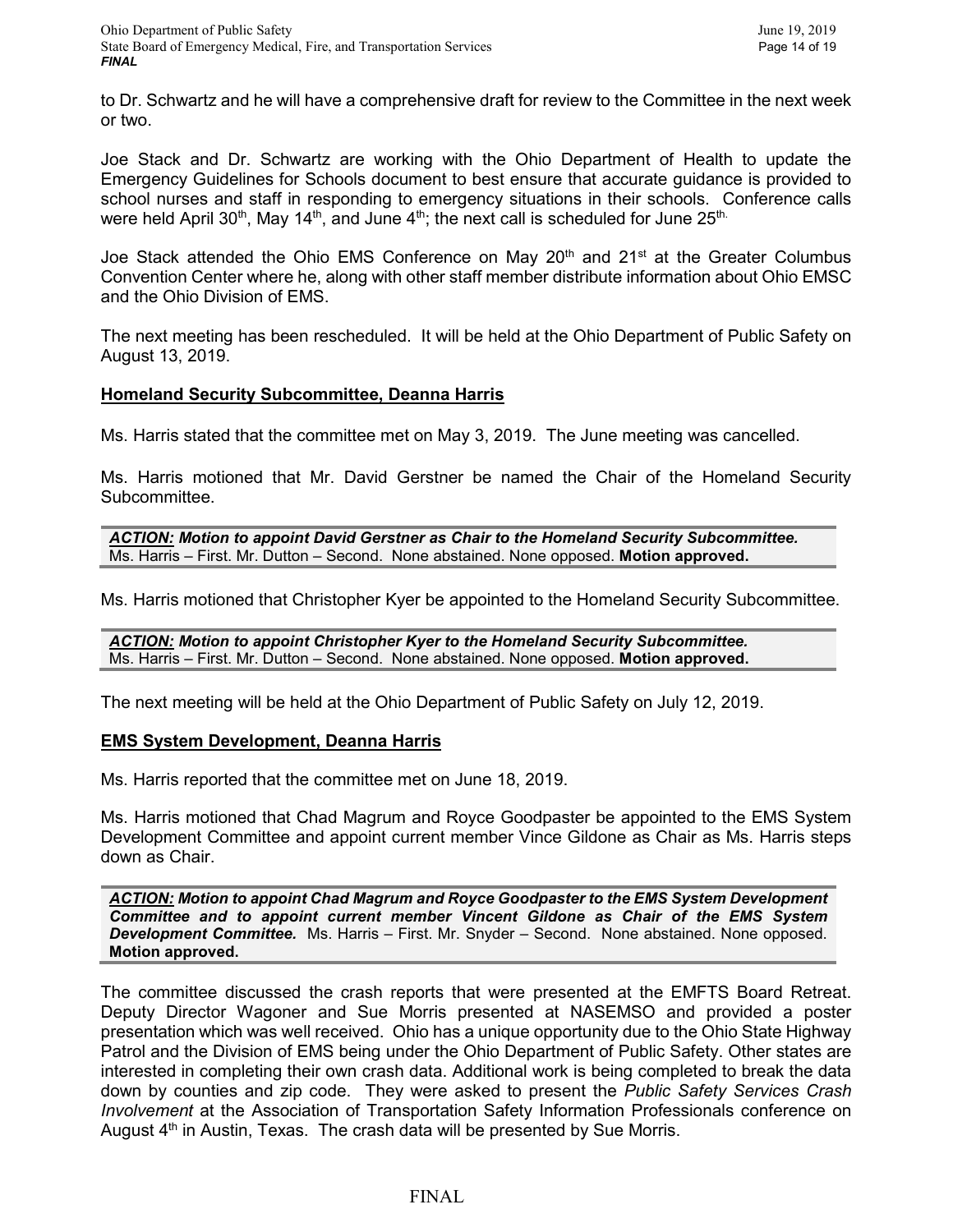The EMFTS Board viewed the Ving Online Training informational video. Everyone learns differently and today it is about short bursts of video, minimal tasks and relevant information. If you are fulltime or part-time it is easy to train in a short period of time.

The second video was produced using Ving utilizing the crash data regarding how to assure safe distance when driving an ambulance. Ms. Harris stated that this was for informational purposes for possible use in the future.

The committee was tasked with funding for non-emergency medical services. A letter is being sent to the EMS chiefs and vendors on how important it is to turn on the fields to capture non-transport data. This data will be collected and the data can be used in many different ways to make determinations of burden on vehicles and providers in providing non-emergency transports.

Mr. de la Porte reported that he is still researching information on the Emergency Triage, Treat, and Transport (ET3) Model and cautioned that one cannot believe everything that is on the internet. The ET3 Model says that it will provide greater flexibility to ambulance care teams to address emergency health care needs of Medicare beneficiaries following a 911 call. He will continue his research and report to the committee.

The next meeting will be held at the Ohio Department of Public Safety on August 20, 2019.

# **EMS Rural Committee, Karen Beavers**

Ms. Beavers was not in attendance; therefore, Ms. Harris reported that the committee met June 18, 2019 and there was a quorum.

Ms. Harris reported that the committee members created a list of possible speakers and topics for the Ohio EMS Medical Director's Conference.

The committee is also planning for the National Rural EMS and Care conference to be held in April 2020 in Columbus, Ohio. DEMS staff is awaiting additional information from the conference organizers.

Ms. Harris made a motion to accept the resignation of Karen Beavers as Chair; however, she will remain on the committee, to accept the resignation of Deanna Harris as Vice Chair and from the committee, to appoint Herb de la Porte to the committee, to appoint Eric Burns as Chair, to appoint Vincent Gildone as Vice Chair to the EMS Rural Committee.

*ACTION: Motion to accept the resignation of Karen Beavers as Chair; however, she will remain on the committee, to accept the resignation of Deanna Harris as Vice Chair and from the committee, to appoint Herb de la Porte to the committee, to appoint Eric Burns as Chair and appoint Vincent Gildone as Vice Chair to the EMS Rural Committee.* Ms. Harris – First. Mr. Snyder– Second. None abstained. None opposed. **Motion approved.**

Ms. Harris made a motion to approve that the EMS Rural Committee expand from 15 members to 16 members.

*ACTION: Motion to approve the EMS Rural Committee be allowed to expand from 15 members to 16 members.* Ms. Harris – First. Mr. Snyder– Second. Mr. Resanovich abstained. None opposed. **Motion approved.**

Ms. Harris made a motion to appoint Royce Goodpaster to the EMS Rural Committee.

*ACTION: Motion to approve the appointment of Royce Goodpaster to the EMS Rural Committee.*  Ms. Harris – First. Mr. Uhl– Second. Mr. Resanovich abstained. None opposed. **Motion approved.**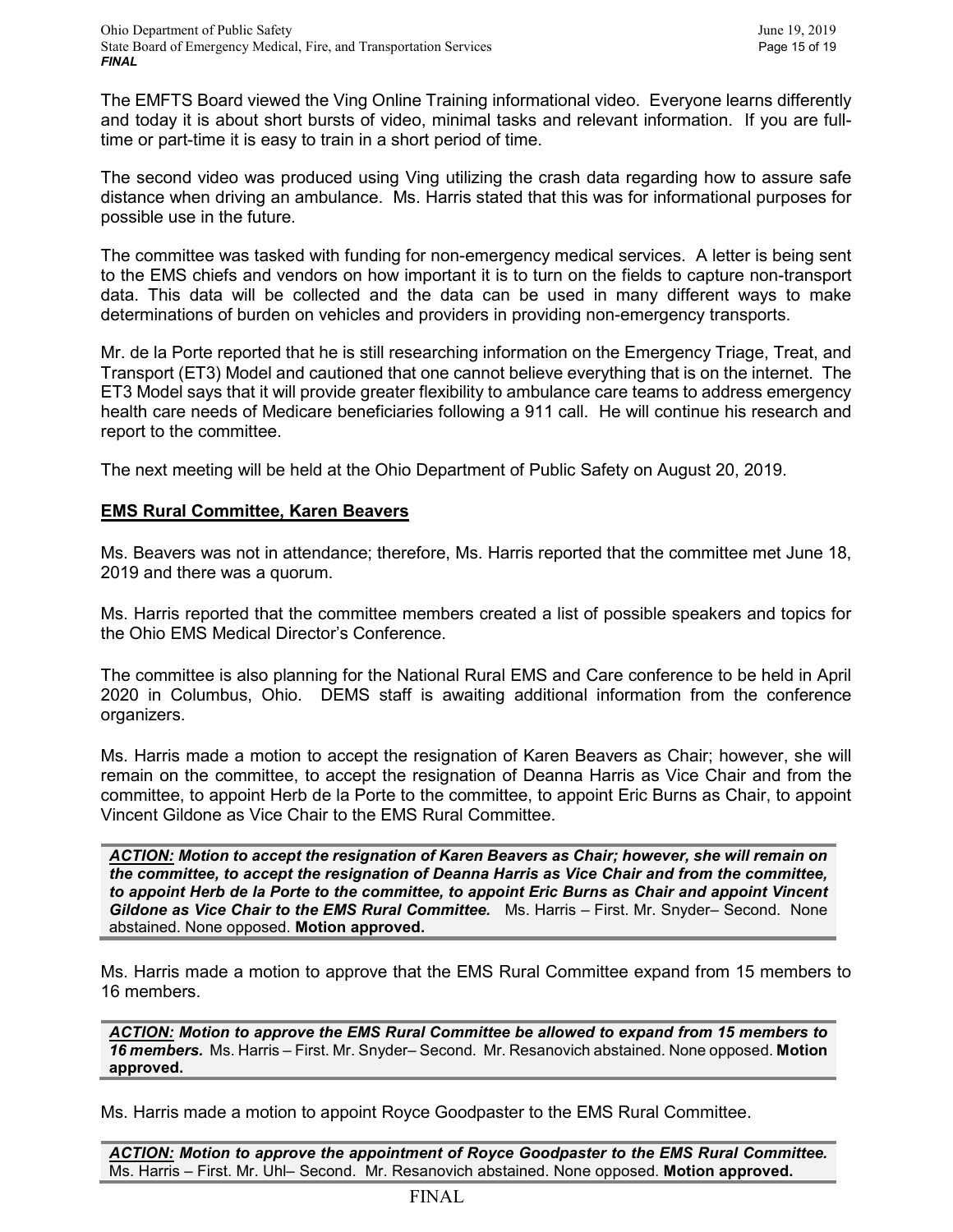The next meeting will be held at the Ohio Department of Public Safety on August 20, 2019.

# **Education Committee, George Snyder**

Mr. Snyder reported that the committee met on June 18, 2019 and there was not a quorum.

A survey was sent out to all of the program directors in reference to the ultrasound assisted IV insertion. Whenever an item is added into the scope of practice it affects the institutions. Many of the questions on the survey inquired how this addition would affect their hours or affect their finances. The survey results demonstrate that this will have an impact on schools. The committee had robust discussions regarding these matters. The recommendation is that the Board have a process of adding items to the scope of practice or to the rules. It was suggested that there be a checklist. The current rule says that those items added to the scope of practice would be required to be taught by the schools. A discussion ensued and it was decided that the rules need to be changed.

The Quality Continuing Education workgroup is looking into doing more online continuing education refreshers and completing the skills at an accreditation site. Ideas include cross training with law enforcement in respect to the Rescue Task Forces.

Mr. Burke reported that the National Registry is offering early practical skills testing for advanced and paramedic levels. The Division will continue to gather data and information regarding this issue. It was noted that the program directors need to be given advance notice if there is a change based on the data and information collected.

*ACTION: Motion to approve the early practical skills testing for advanced and paramedic levels that is currently being utilized and to notify the schools that this may change January 1, 2020.*  Mr. Snyder – First. Mr. de la Porte – Second. None abstained. None opposed. **Motion approved.**

Thomas Beers from Cleveland Clinic presented the lack of awareness about human trafficking in the state of Ohio. He has a training module prepared in hopes it can be added to the ODPS Training Campus as continuing education. If Ohio responders are unaware of human trafficking signs, the problem will continue to grow.

Mr. Snyder requested approval for the letter to CAPCE that was included in the Board packet in regards to the approved levels of continuing education courses.

*ACTION: Motion to approve the letter to be sent to the Commission on Accreditation for Prehospital Education (CAPCE) regarding the approved levels of continuing education courses.* Mr. Snyder – First. Mr. de la Porte – Second. None abstained. None opposed. **Motion approved.**

The next meeting will be held at the Ohio Department of Public Safety on August 20, 2019.

# **Medical Oversight Committee, Geoff Dutton**

Mr. Dutton reported that the committee met June 18, 2019 and there was a quorum.

The committee discussed the transport of pediatric patients and the Ohio EMS Medical Directors conference.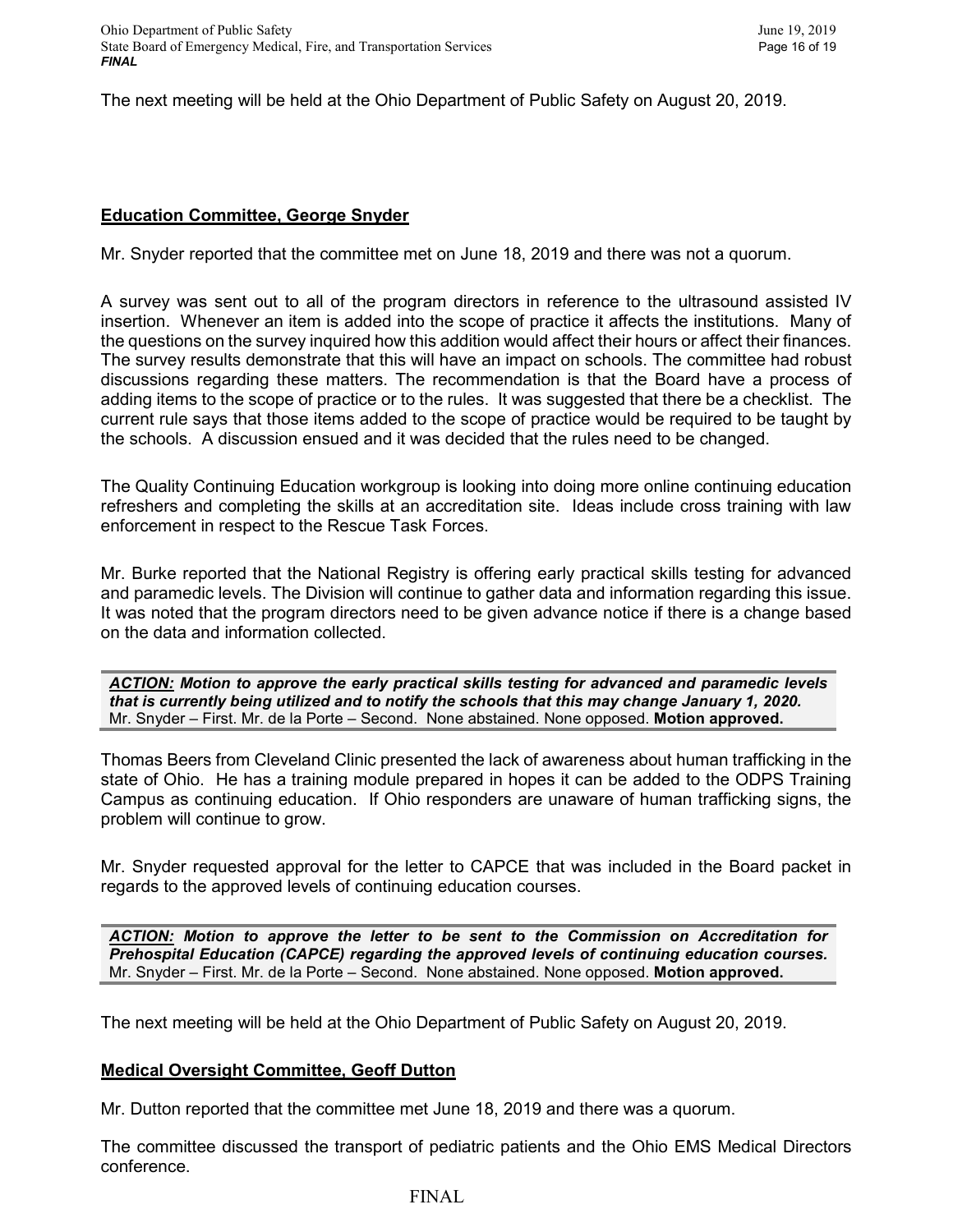Mr. Dutton made the following three motions:

*ACTION: Motion to approve filing rules 4765-12-04 and 4765-12-05, amended to include COoximetry, and the Business Impact Analysis with the Common Sense Initiative (CSI) office.*  Mr. Dutton – First. Mr. Allenstein – Second. None abstained. None opposed. **Motion approved.**

*ACTION: Motion to approve filing rules 4765-16-04 and 4765-16-06, amended to include ketamine, and the Business Impact Analysis with the Common Sense Initiative (CSI) office.* Mr. Dutton – First. Mr. Allenstein – Second. None abstained. None opposed. **Motion approved.**

*ACTION: Motion to approve filing rules 4765-17-03 and 4765-17-04, amended to revise "blood chemistry analysis" to "blood and body fluid analysis, with the exception of amniotic fluid," and the Business Impact Analysis with the Common Sense Initiative (CSI) office.* Mr. Dutton – First. Mr. Allenstein – Second. None abstained. None opposed. **Motion approved.**

The next meeting will be held at the Ohio Department of Public Safety on August 20, 2019.

#### **Medical Transportation Committee, Tom Allenstein**

Mr. Allenstein reported that the committee met on June 18, 2019 and there was a quorum.

Mr. Allenstein motioned to approve a passenger assistance training for public transport program that has been vetted for ambulettes.

*ACTION: Motion to approve the passenger assistance training for public transport program for ambulettes.* Mr. Allenstein – First. Mr. Ferguson – Second. None abstained. None opposed. **Motion approved.**

Mr. Allenstein motioned to approve the appointment of Paul Thomas, Chief Wolters and Robert Norton to the Medical Transportation Committee. All of these have been vetted.

*ACTION: Motion to approve the appointment of Paul Thomas, Doug Wolters, and Robert Norton.*  Mr. Allenstein – First. Mr. Ferguson – Second. None abstained. None opposed. **Motion approved.**

The next meeting will be held at the Ohio Department of Public Safety on August 20, 2019.

#### **Critical Care Subcommittee, Julie Rose**

Ms. Rose reported that the committee met on June 18, 2019 and there was a quorum.

Ms. Rose requested the approval for appointment of Ryan Sullivan, Jason Waltmire, and Paul Thomas to the Critical Care Subcommittee.

*ACTION: Motion to approve the appointment of Ryan Sullivan, Jason Waltmire and Paul Thomas to the Critical Care Subcommittee.* Ms. Rose – First. Mr. de la Porte – Second. None abstained. None opposed. **Motion approved.**

Ms. Rose gave an update regarding the criteria that the subcommittee will recommend to the Board in the proper language for the endorsement of a critical care paramedic at the August meeting. Ms. Rose thanked attorney, Mike Wise for attending their committee meeting.